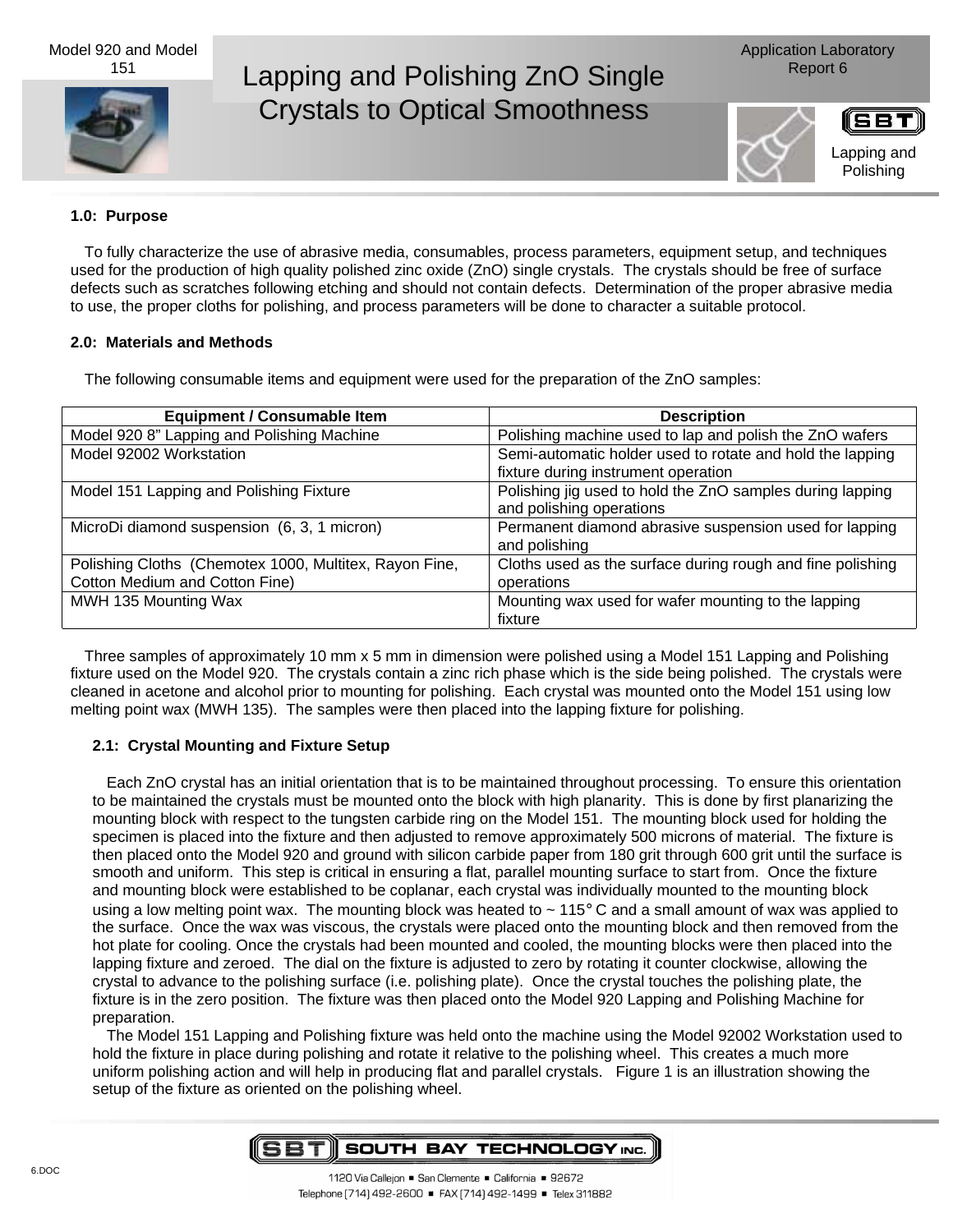

Figure 1: Illustration of the mechanical setup for polishing. The Model 151 fixture used to hold the specimen during polishing is shown held into place by the Model 92002 Workstation. The workstation holds and rotates the fixture during polishing operations creating a uniform and even polishing action over the entire surface of the crystal.

## **2.2: Polishing Crystals**

Polishing of the crystals was done using the following steps:

| Wheel Speed:              | 2 (105 rpm)            |
|---------------------------|------------------------|
| <b>Workstation Speed:</b> | 4 (17 rpm)             |
| Slurry Drip Rate:         | 1 drop / 10-20 seconds |

Load: 100 grams Polishing Rate: 3 microns / minute

Several different cloths and polishing wheel setups were used to characterize the best combination of polishing rate, cloth lifetime, and flatness for doing these crystals. The following table summarizes the results obtained with the various cloths and setups.

| <b>Grit Size</b>             | <b>Cloth or Lap Type</b> | <b>Description</b>                                              |
|------------------------------|--------------------------|-----------------------------------------------------------------|
| 6 micron                     | Chemotex 1000            | Showed poor surface finish; damaged the surface                 |
|                              | <b>Cotton Medium Nap</b> | Showed poor surface finish; somewhat damaged                    |
|                              | Cotton Fine Nap          | Excellent surface finish, fair removal rate                     |
|                              | <b>Multitex</b>          | Good surface finish; however appears to be primarily due to     |
|                              |                          | smearing of specimen material across the surface                |
|                              | Nylon                    | Fair to poor surface finish; damage of surface slightly evident |
| 3 micron                     | Rayon Fine               | Exhibits excellent surface finish                               |
| 1 micron                     | Rayon Fine               | Excellent surface finish; slight edge rounding of crystal       |
|                              | <b>MultiTex</b>          | Excellent surface finish                                        |
| 0.05 micron colloidal silica | <b>Multitex</b>          | Excellent surface finish                                        |

#### **3.0: Results**

Following each polishing step the specimen was cleaned with an ultrasonic cleaner and water bath. Each step was investigated using optical inspection techniques. Below are micrographs of the image following preparation.